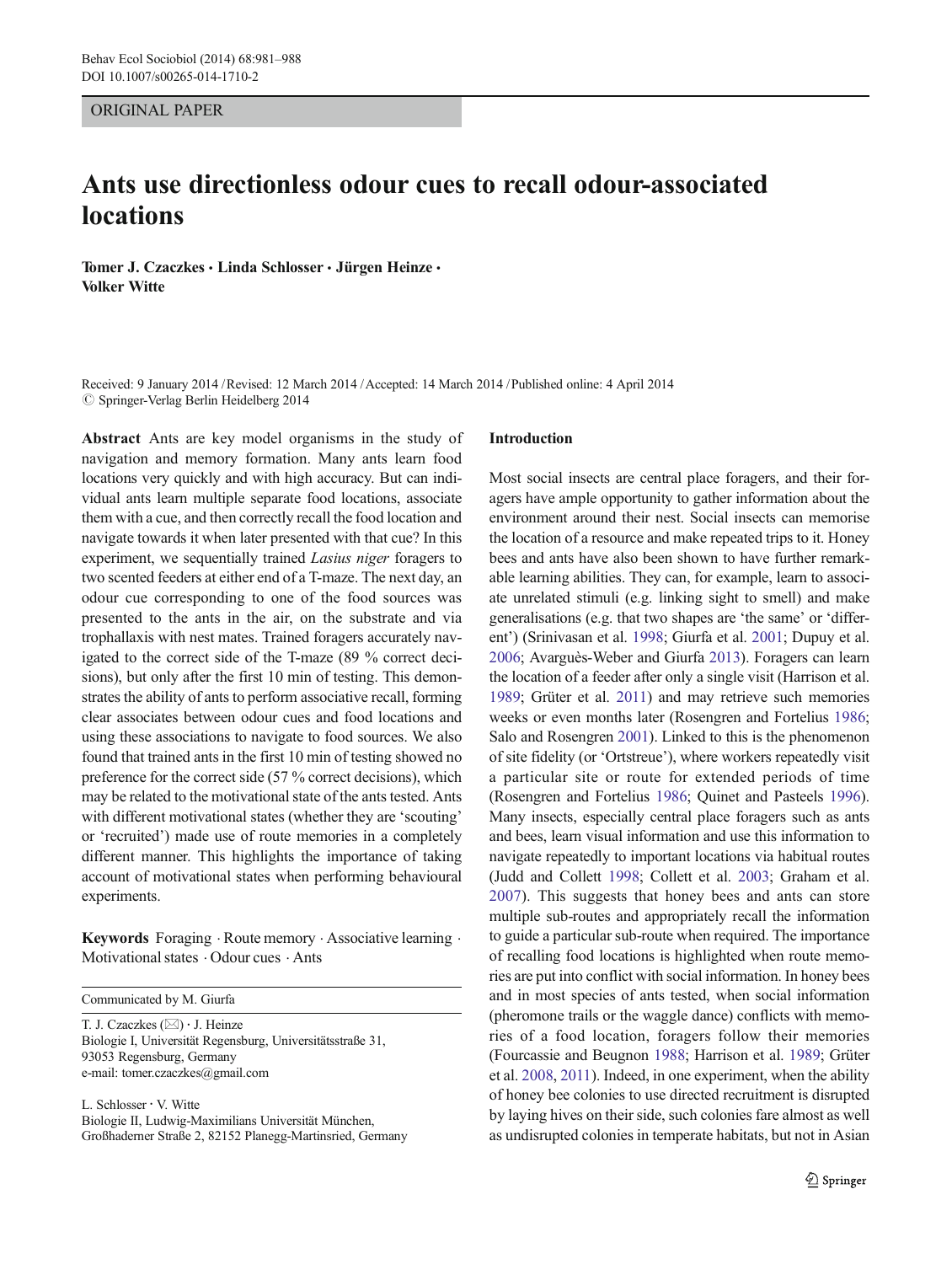tropical habitats (Dornhaus and Chittka [2004](#page-6-0)). This difference was due to the distribution of foraging sites in the two habitats, with foraging being more clustered in the tropics.

The ability of honey bee colonies to forage successfully in some situations without directed recruitment may be in part related to the strengths of honey bee memory. The ability to memorise food locations and form multiple simple associative memories via classical conditioning has also been demonstrated in solitary insects (e.g. Raubenheimer and Tucker [1997](#page-7-0); Ofstad et al. [2011](#page-7-0)). However, honey bees can not only correctly memorise the location of multiple feeders but also associate them with a time of day or an odour (Wahl [1932](#page-7-0); von Frisch [1967](#page-7-0)). Up to two such locations can be correctly recalled when exposed to the appropriate directionless odour stimulus (Reinhard et al. [2004](#page-7-0)). If honey bee foragers are trained to a feeder scented with an odour, then trained to another feeder scented with a different odour, the foragers will exit the hive and search in the appropriate location depending on which odour is puffed into the hive. The correct feeder location memory can also be retrieved when the appropriate odour is presented by another forager, via trophallaxis. This will allow the foragers in a colony to respond rapidly to changing forage situations, without the need for directional recruitment. The ability of storing multiple locations and recalling them appropriately is well matched to honey bee ecology, as honey bees must respond to a foraging environment that changes many times throughout the day, and their food sources are very often scented with specific floral odours. However, this ability may not be limited to honey bees. Many ants also rely heavily on semi-permanent food sources, including colonies of phloem-feeding Homoptera, flowers and extra-floral nectaries (Hölldobler and Wilson [1990\)](#page-7-0). Camponotus workers have been shown to be able to associate an odour with the presence of food and, after training, can use this association to follow an odour-marked branch to a food source (Helmy and Jander [2003](#page-7-0); Dupuy et al. [2006](#page-6-0)). In this study, we ask whether black garden ant (Lasius niger) foragers are capable of memorising multiple locations and accurately recalling the appropriate memory when presented with an associated cue.

## **Methods**

#### Study species

We studied six *L. niger* colonies collected in the Ludwig-Maximilian University campus in Munich. Colonies were housed in plastic foraging boxes  $(40 \times 30 \times 20$  cm high). The bottom of each box was covered with a layer of Plaster of Paris. Each foraging box contained a circular plaster nest box (diameter 14 cm diameter, height 2 cm). The colonies were queenless with 1,000–2,000 workers and small amounts of

brood. Queenless colonies forage, make pheromone trails and care for brood, and are frequently used in foraging experiments (Devigne and Detrain [2002;](#page-6-0) Evison et al. [2008](#page-6-0)). Colonies were fed three times per week with Bhaktar diet, a mixture of egg, agar, honey and vitamins (Bhatkar and Whitcomb [1970\)](#page-6-0). Colonies were deprived of food for 4 days prior to a trial in order to achieve uniform and high motivation for foraging. Water was provided ad libitum.

The aim of this study was to examine whether *L. niger* workers can simultaneously store multiple route memories and retrieve the appropriate memory when a cue is provided. Three experiments were carried out in this study. For clarity, the methods and results for each experiment will be presented sequentially. All experiments were conducted in two parts: a training phase and a testing phase. In the training phase, we provided individual ants with a route memory of two distinct feeding locations on a T-maze, with each location linked to a specific odour cue. In the testing phase, a directionless odour cue was provided, and the route memory retrieval of individual ants was tested by asking which direction they chose at the T-maze. The training phase was identical in all three experiments, but the testing phase differed between experiments.

#### Training phase

Twenty L. niger workers were allowed access to a plastic Tmaze consisting of a 15-cm-long stem and a 22-cm-long head, both 2 cm wide. The T-maze was covered in paper. To the left of the T-maze, a bright light was placed, and the experiment was conducted in an open laboratory environment, so as to ensure the ants had sufficient salient landmarks to learn. At the end of one arm of the T-maze, a feeder containing 1 molar sucrose syrup was placed. The syrup was either flavoured with lemon essential oil if it was placed on the left or rosemary essential oil if it was placed on the right. The essential oils were added to the sucrose solution at a ratio of 5 μl per 100 ml of sucrose solution. In preliminary studies, ants showed no aversion to either flavoured solution. Of the 20 ants to first find the feeder, nine were marked with individual coloured paint dots on the abdomen as they fed, and the remaining 11 were marked with a tenth colour. The 20 ants were then allowed to make repeat return visits to the feeder, and the number of visits made by the individually marked ants was tracked. All other ants were prevented from entering the Tmaze using a drawbridge linking the T-maze to the nest box. Once all the individually marked ants had made three return visits to the feeder, the feeder was removed. After at least 1 h, so as to prevent recently learned route memories interfering with further learning (Menzel [1979\)](#page-7-0), a second feeder flavoured with the other scent was placed on the other side of the T-maze. The marked ants were then allowed to make three further return visits to this feeder. As the marked ants made their fourth return visit to the second feeder location,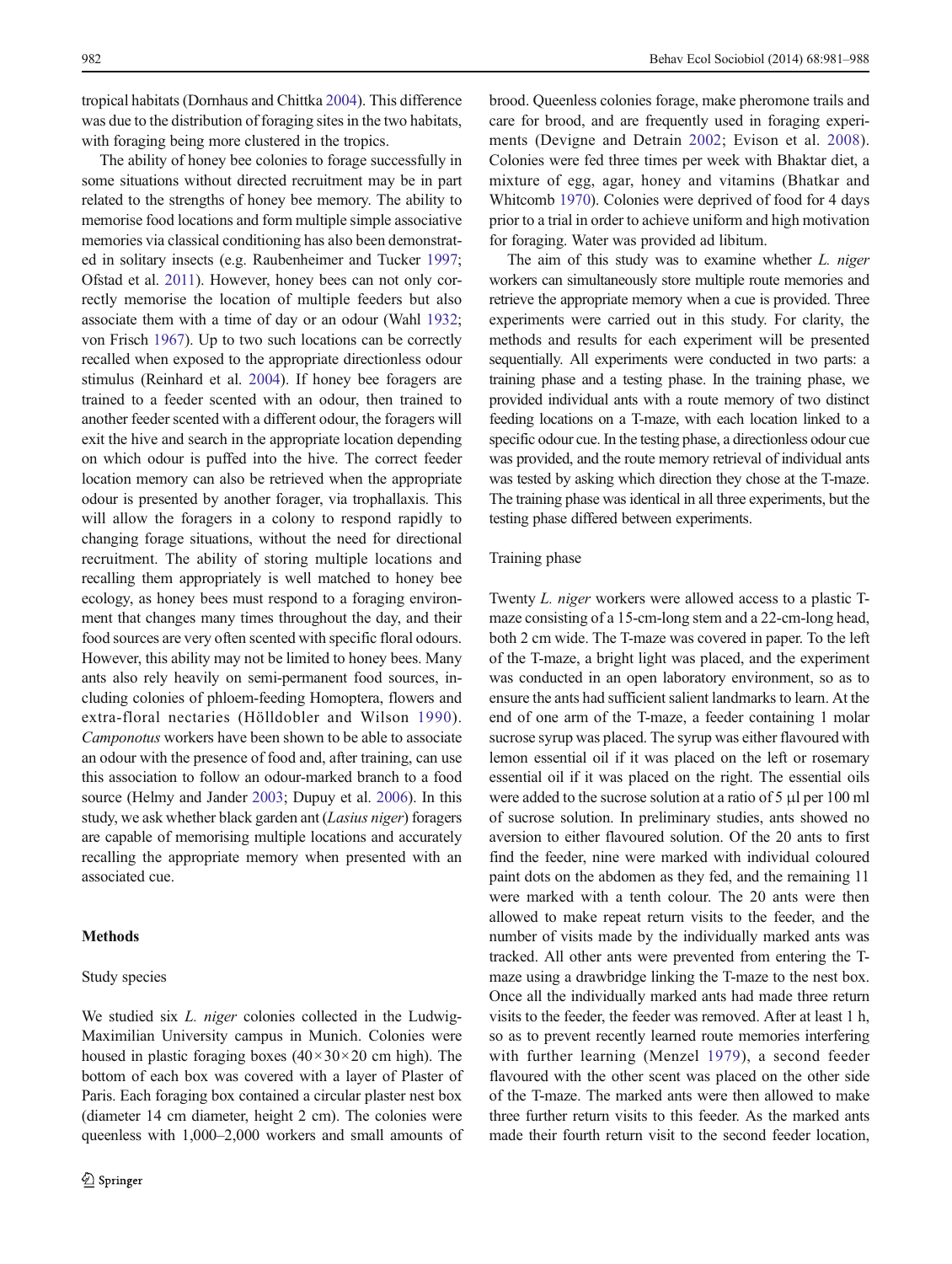they were collected and placed in a separate box containing water, a shelter, but no food. This was done to prevent the paint marks from being groomed away by nest mates in the nest. The marked ants were stored in this box overnight. The T-maze was cleaned with ethanol, and the paper overlays were replaced.

#### Testing phase

# Experiment 1—triggering retrieval of appropriate route memories using odour cues

Methods In the testing phase, the ants were first tested without an odour cue (a control) and then tested with an odour cue. The day after the training, the marked ants were returned to their colony, and the colony, including untrained ants, was given free access to the T-maze for at least 45 min. Fifteen minutes before the start of a trial all, ants on the T-maze were returned to the colony, and the access bridge to the T-maze was removed. Using a separate bridge attached directly to a feeder, 20 unmarked ants were allowed to feed at unscented 1 M of sucrose solution feeder and return to the nest. These returning ants deposited pheromone and performed recruitment behaviours and trophallaxis with other ants, and thus acted to inform the other foragers that food is present. However, since a separate bridge and feeder were used, no pheromone was deposited on the bridge leading to the T-maze, or on the T-maze itself. Thus, although the ants had been recruited in the nest, no directional cues from pheromones were available to them. A line of distilled water was drawn over a fresh access bridge (as a control for an odour cue, see below), and this bridge was then used to give access to the T-maze. The number of marked and unmarked ants crossing a 'decision line' 3 cm from the centre of the Tmaze bifurcation was then counted each 10 min for 60 min. Counted ants were immediately removed from the apparatus using an aspirator. After the 60 min of data collection, the collected ants were returned to the nest and the paper overlays were replaced by fresh overlays. After this control treatment, access to the Tmaze was again given with no feeders being present on the maze. The colony, including the trained ants, was allowed to explore the unrewarding T-maze for at least 2 h, after which the test treatment began.

The second phase was similar to the first, with 20 unmarked ants being given access to a sucrose feeder via a separate access bridge. However, in this trial, the sucrose syrup was flavoured with either lemon or rosemary essential oil. Thus, the 20 ants returned scented syrup to the colony and shared it with nest mates via trophallaxis. A line of scented water  $(1 \mu l)$  scent per 20 ml distilled water) was drawn using a pasture pipette over a fresh access bridge, which was then

used to give the colony access to the T-maze. Lastly, a bottle of the same scent was left open underneath the access bridge. Thus, even if ants had not received a trophallactic interaction from a returning forager, they would sense the odour cue in the environment, without the odour cue having a directional component. As above, the number of ants that crossed the decision lines was counted every 10 min for 60 min. At the end of the experiment, the marked ants were permanently removed from the colony, and all other ants returned to the colony.

Statistical analysis for all experiments Statistical analyses were carried out in R2.15.1 (R Development Core Team [2012\)](#page-7-0) using generalised linear mixed models (GLMMs) (Bates et al. [2013](#page-6-0)). Following Forstmeier and Schielzeth [\(2011\)](#page-6-0), we included in the tested models only factors and interactions for which we had an a priori reasons for including, which were treatment (treatment or control) and training (trained or naive), or were clearly strongly affecting our results, i.e. time (first 10 min or last 50 min), and all the interactions between these factors. To test whether the training order affected recall, training order (odour presented=odour trained first or odour presented≠odour trained first) and its interaction was added as an additional factor in a separate model. Colony was added as a random effect. Data were modelled using a binomial distribution with the logit link function. Interactions were explored using sub-setting. For example, to explore an interaction between treatment and training, the data would be split into trained and untrained ants, and then the effect of treatment was tested in both these subsets. All P values are corrected using the Benjamini-Hochberg method (Benjamini and Hochberg [1995](#page-6-0)) to control for false discovery rates. In control experiments, where no odour is presented, the side of the T-maze indicated by the odour which would be presented in the test phase was arbitrarily defined as the 'correct' side.

Results When data collection began, there was an initial burst of activity with many ants entering the maze. This burst in activity dropped to a low rate of ants entering the maze after the first few minutes. This can be seen by comparing sample sizes for naive ants in the first 10 and last 50 min (see Figs. [1](#page-3-0), [2](#page-3-0) and [3\)](#page-4-0).

Trained ants chose the direction implied by the odour stimulus with high accuracy (89 % correct choices) in the last 50 min of the experiment. However, the accuracy of trained ants was much lower in the first 10 min of the experiment (57 % correct choices) and not different from untrained ants or ants which were not provided with an odour cue (see Fig. [1\)](#page-3-0). This can be seen from a significant three-way interaction between odour cue provision (scent or no scent), training (trained or untrained) and time within the experiment (first 10 min or last 50 min) (Z=−5.454, P<0.0001). When no odour cue was presented, there was no effect of either training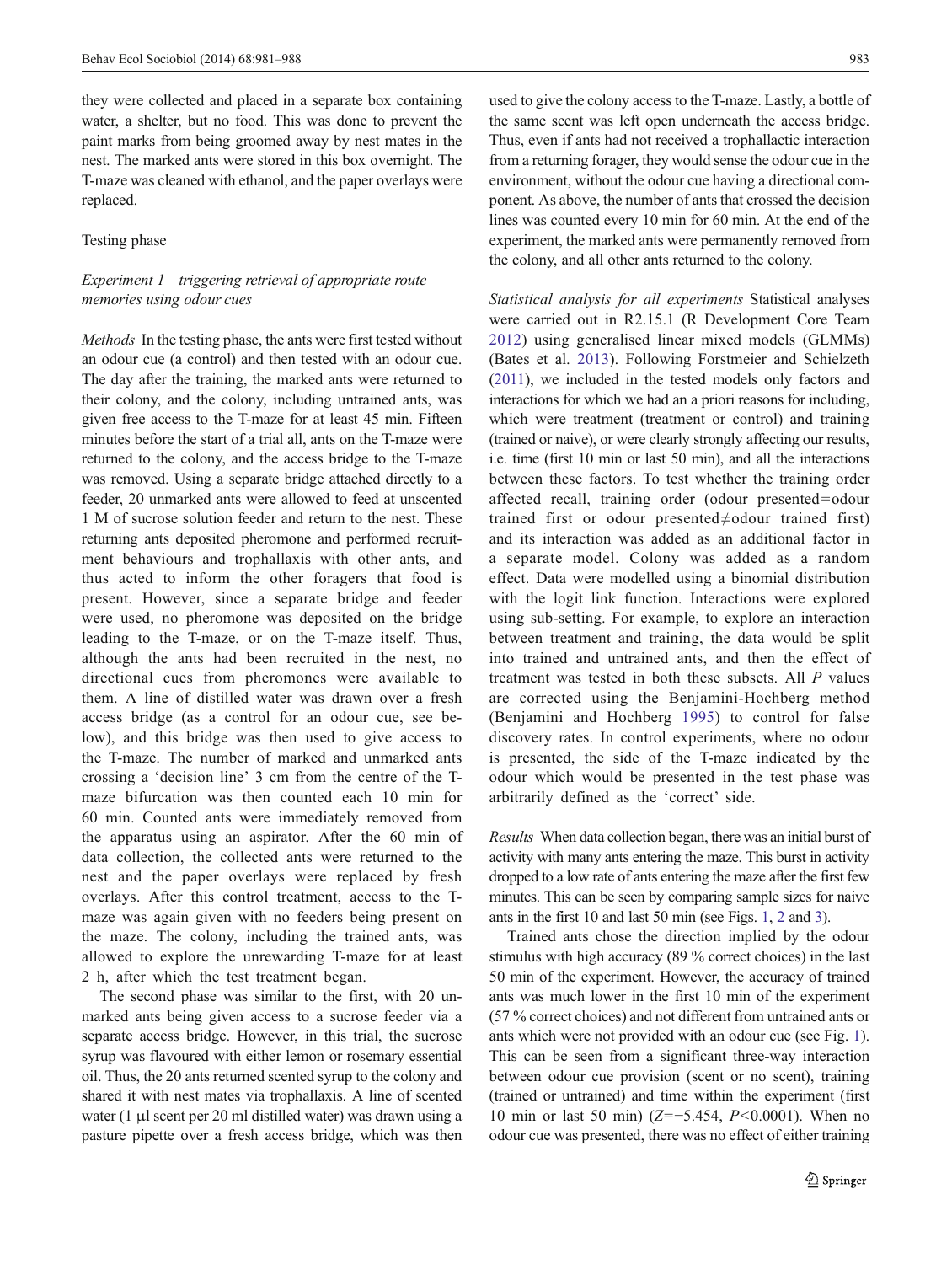<span id="page-3-0"></span>

Fig. 1 Proportion of ants choosing the correct branch on a T-bifurcation depends on whether the ants were previously trained, whether a scent cue was presented and when during the experiment the ants made their decision. Trained ants had made three visits on the previous day to a lemon-scented feeder on the left branch of a T-maze and three visits to a

 $(Z=-0.211, P=0.833)$ , experiment time  $(Z=-1.561, P=$ 0.256) or their interaction ( $Z=1.305$ ,  $P=0.256$ ). However, when an odour cue was present, there was a significant interaction between training and experiment time (Z=−5.482,  $P<0.0001$ ): in the first 10 min of the experiment, training did not have a significant effect on whether ants choose the correct branch of the T-bifurcation ( $Z=0.038$ ,  $P=0.97$ ), while in the last 50 min, training had a strong positive effect on the chance of ants choosing the correct branch  $(Z=5.735,$  $P<0.0001$ ). There was no significant effect of training order on whether or not ants made a correct decision: ants which were trained first to the side corresponding to the odour which would eventually be presented were neither more nor less accurate than ants first trained with the odour that was not presented the next day  $(Z=0.115, P=0.923)$ .

rosemary-scented feeder on the right side of a T-maze. They were then presented with either lemon or rosemary odour the following day. Choices were considered correct if they were left with lemon and right with rosemary odour. Dots are means and whiskers are 95 % confidence intervals

# Experiment 2—triggering retrieval of appropriate route memories using odour cues, with added home-range markings

Motivation To confirm the results of experiment 1, we repeated the experiment again. In experiment 1, ants were allowed to explore the maze for ca. 45 min before the control treatment and ca. 2 h before the test treatment. This may have resulted in a differing level of home-range markings: as L. niger foragers walk, they passively deposit cuticular hydrocarbons on the substrate, which can affect ant behaviour (Yamaoka and Akino [1994;](#page-7-0) Devigne et al. [2004;](#page-6-0) Czaczkes et al. [2011\)](#page-6-0).

Methods To reduce the difference in home-range marking strengths between the control and test treatment, the paper

Fig. 2 Proportion of ants choosing the correct branch on a T-bifurcation depends on whether the ants were previously trained, whether a scent cue was presented and when during the experiment the ants made their decision. In this experiment, the ants were able to mark the apparatus with home-range markings for ca. 24 h before use

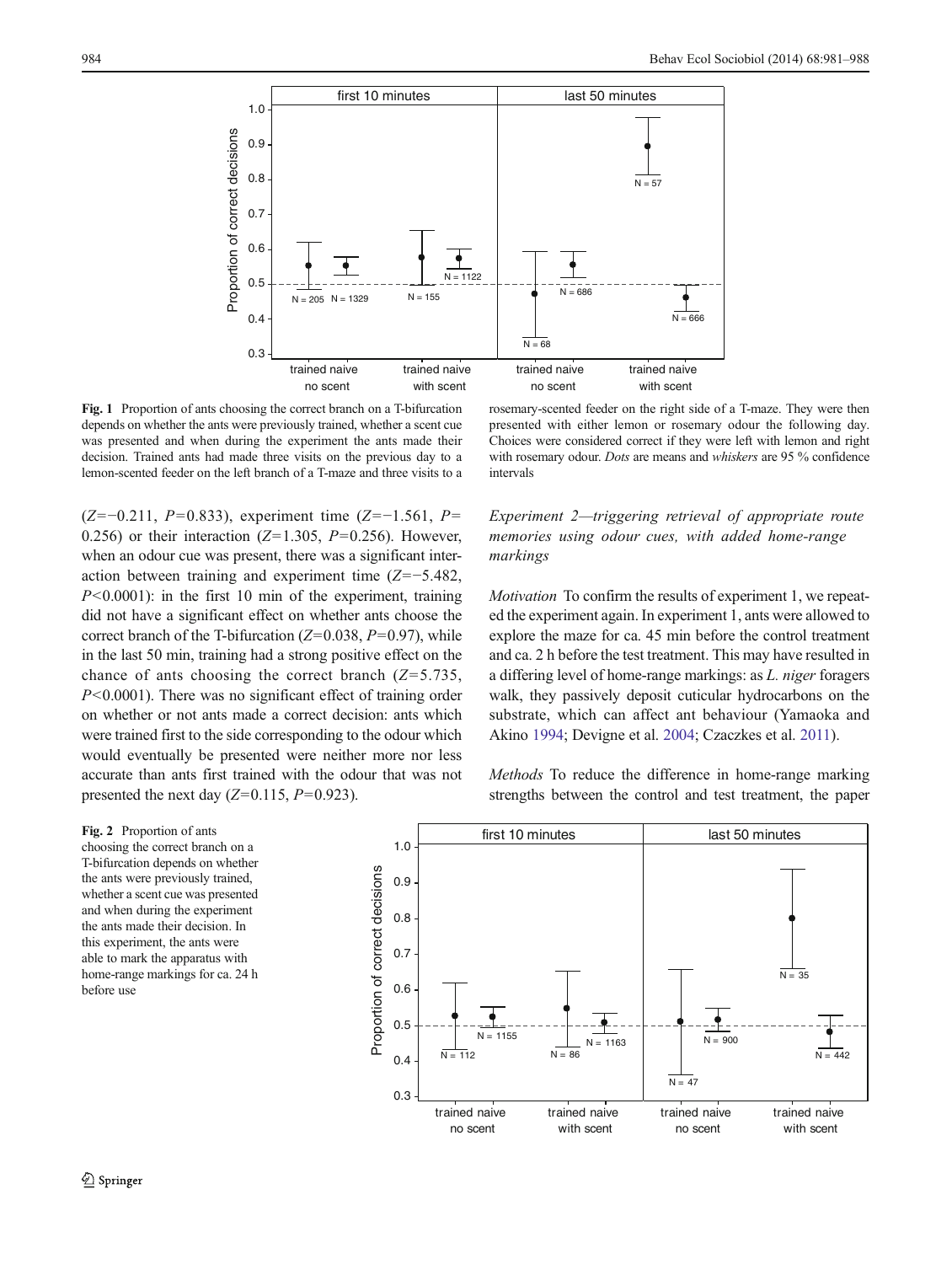<span id="page-4-0"></span>Fig. 3 Proportion of ants choosing the correct branch on a T-bifurcation depends on whether the ants were previously trained, whether a scent cue was presented and when during the experiment the ants made their decision. In this experiment, no recruitment was allowed before testing. The ants are thus in a very different 'motivational state' to those in experiments 1 and 2



substrate used for the bridge and T-maze overlays were left overnight in the nest boxes of the colonies to be tested, where they were explored by the ants and thus marked with homerange markings. Otherwise, experiments were carried out identically to the previous experiment.

Results The results of this experiment are qualitatively identical to the results of experiment 1 (see Fig. [2\)](#page-3-0), although the P values are somewhat larger due to smaller sample sizes. We found a significant three-way interaction between odour cue provision, training and time within the experiment  $(Z=2.416$ ,  $P=0.0403$ ). When no odour cue was presented, there was no effect of either training ( $Z=-0.105$ ,  $P=0.916$ ), experiment time ( $Z=-0.343, P=0.916$ ) or their interaction ( $Z=0.369$ ,  $P=0.916$ ). However, when an odour cue was present, there was a significant interaction between training and experiment time ( $Z=-2.729$ ,  $P=0.0171$ ): in the first 10 min of the experiment, training had no significant effect on whether ants chose the correct branch of the T-bifurcation ( $Z=-1.004$ ,  $P=0.345$ ), while in the last 50 min, training had a strong positive effect on the likelihood of ants choosing the correct branch  $(Z=$ 3.368,  $P=0.00104$ ).

## Experiment 3—triggering retrieval of appropriate route memories using odour cues without recruitment

Motivation An enigmatic aspect of the results from experiment 1 was that learning only became apparent after the first 10 min of the experiment. A possible explanation for this would be that in the first 10 min, the trained ants which are tested had been actively recruited by the 20 ants allowed to return to the nest with food via a separate bridge. The ants in the first 10 min may therefore have been in a motivational state of a recruit. The ants in the last 50 min may not have been recruited and thus may have been in a 'scouting' motivational state. As none of the ants had found food on the apparatus that day, none of them could be in an actively foraging motivational state, i.e. shuttling back and forth from a known food source. Ants in different motivational states may respond to cues or signals differently (Witte and Maschwitz [2002;](#page-7-0) Buehlmann et al. [2012,](#page-6-0) [2013](#page-6-0)).

Methods In this experiment, we tested the possibility that motivational states are affecting ant behaviour by repeating experiment 1, except that no recruitment was allowed: no ants were allowed to feed and return to the nest before the experiment began (or during the experiment, as in the previous experiments). As there was no evidence from experiment 1 that the order in which the odours were trained affected memory recall, in this experiment, the odour the ants were trained to first was also always the odour presented in the experiment.

Results The results are puzzling and different from those of experiments 1 and 2. In the first 10 min of the experiment, trained ants were likely to choose the correct side, while naive ants showed no preference. However, this was true both during the test phase of the experiment and during the control treatment, in which the ants did not have any information about where the odour would eventually be presented. Exactly the reverse pattern was seen in the last 50 min. Again, the naive ants did not show a side preference, but the trained ants were likely to choose the wrong side during both the test and control treatments (see Fig. 3). This pattern can be seen in a significant interaction between training (trained or untrained) and time (first 10 min or last 50 min)  $(Z=5.179)$ ,  $P<0.0001$ ). In the first 10 min, trained ants were significantly more likely to choose the correct branch  $(Z=4.786,$  $P<0.0001$ , and in the last 50 min, trained ants were significantly more likely to choose the incorrect branch (Z=−4.239,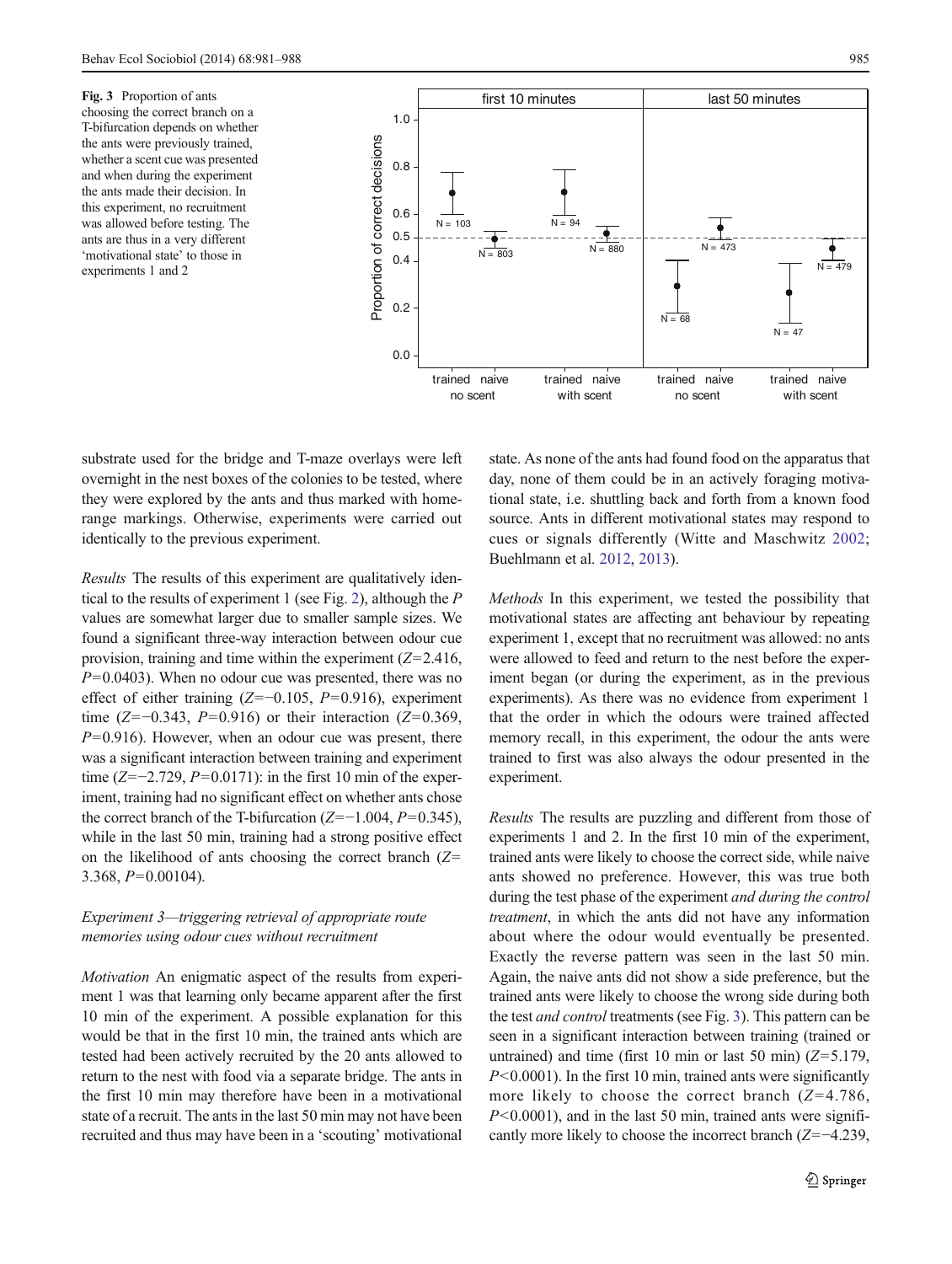P<0.0001). Treatment (whether an odour was presented or not) had no significant effect ( $Z=0.033$ ,  $P=0.973$ ) neither did a three-way interaction between treatment, training and time  $(Z=-0.535, P=0.916)$ .

## **Discussion**

The results of experiments 1 and 2 show that *L. niger* foragers are indeed capable of storing two different food locations in their memory, associating each location with a separate cue (in this case, an odour) and responding appropriately to this cue if presented in the future by recalling the appropriate memory. Scents distributed during trophallaxis or in the air can trigger recall of specific route memories. Ants presumably use this ability in the field, where memories may be triggered by odour cues in the form of food returned by nest mates or mass blooming of scented flowers, for example. Honeydew from different aphid colonies may also have idiosyncratic odours. As the memory of the ants was tested 22–26 h after training, our results also show that route memory in L. niger is stable for long periods of time, even after only a very limited number (3) of visits to a feeder.

The apparent lack of any recall in the first 10 min of experiments 1 and 2 is intriguing. Why did the ants seem to ignore their memory in the first 10 min after recruitment and access to the maze? One possibility may have been that memory is only relied upon when other cues, such as strong home-range markings, are present. Strong home-range markings may act as a reassurance, as trail pheromones do (Czaczkes et al. [2011](#page-6-0)), making ants more likely to attempt to rely on their own memories rather than to explore. The ants in the first 10 min may have deposited enough home-range markings by running on the maze so as to trigger memory use in subsequent ants. However, we controlled for homerange marking effects in experiment 2 by allowing ants to walk over the substrate for ca. 24 h, which should have resulted in uniform strong home-range markings. Nonetheless, the results from experiment 2 are almost identical to those of experiment 1. A second possibility is that ants have to be in a certain motivational state before using cues to recall route memories. We had hypothesised that successful foragers returning to the nest may put the other ants in a 'recruited' motivational state. In honey bees, bees which follow a waggle dance and are thus 'recruited' will use this as a signal to reactivate their own memories. They will fly out of the nest in search of food in the location they last foraged successfully, even if the dance is directed towards a different location (Grüter et al. [2008\)](#page-7-0). We had thus hypothesised that in ants, recruitment would act to reactivate route memories. However, perhaps this is not the case, and recruited ants attempt to follow or search for a pheromone trail, completely shutting off any attempt to follow route memories. However,

this seems unlikely, since when pheromone trail and route memory information conflict, *L. niger* foragers preferentially follow route memories (Grüter et al. [2011](#page-7-0)). Nevertheless, perhaps in the first 10 min, ants in a 'recruited' motivational state were tested (those ants that had been successfully recruited, so climbed onto the apparatus quickly), and in the last 50 min, ants in a 'scouting' motivational state were tested. These were thus ants which had not been recruited and so, only by chance, entered the apparatus while searching randomly for food or have 'given up'searching for a pheromone trail and switched to using route memories. To test this, we performed experiment 3. However, the results of experiment 3 could neither confirm nor rule out motivational state as the cause of the 'first 10 min' effect. Lastly, it may be that in the first 10 min, a small proportion of the outgoing ants had deposited fresh pheromone on the apparatus. While rare, it is known that in starved colonies, a small proportion (27 %) of recruited L. niger ants which receive food via trophallaxis will deposit pheromone even on their first outgoing journey to the food source (Mailleux et al. [2011](#page-7-0)). There is also evidence that the simple presence of trail pheromone, even without a directional information component, can act as a 'reassurance' to route memory (Czaczkes et al. [2011,](#page-6-0) [2012](#page-6-0)). Thus, it is possible that the ants in the first 10 min deposited small amounts of pheromone on the apparatus, which had the effect of enhancing memory use by the ants in the last 50 min. Unfortunately, we could not experimentally test this possibility.

The results of experiment 3 are also surprising. In the first 10 min, trained foragers significantly chose the 'correct' direction more often and significantly chose the 'incorrect' direction in the last 50 min, even in control trials. The only possible explanation must be linked to the training order of the ants, as in experiments 2 and 3 trained ants were always first trained to the 'correct' side (the odour which would be presented the next day) and then trained to the 'incorrect' side. Thus, the results of experiment 3 could also be rephrased as 'in the first 10 min of the experiment, trained ants chose the side to which they were trained first, and in the last 50 min, trained ants chose the side to which they were trained second'. However, in experiment 1, the odour which was trained first was the odour presented during testing in only half of the trials, and we found no significant effect of training order on recall or trail choice. Why training order should only have an effect when no recruitment is involved is unclear. Nonetheless, these results do demonstrate that motivational state can have a very strong effect on behaviour and memory recall.

In terms of social insect foraging experiments, we think a clear distinction should be made between workers which are 'scouting' (not recruited, are not shuttling back and forth to a food source and are searching for food), 'recruited' (have experienced recruitment of some sort and are outgoing in search of food) and 'following memory/foraging' (have been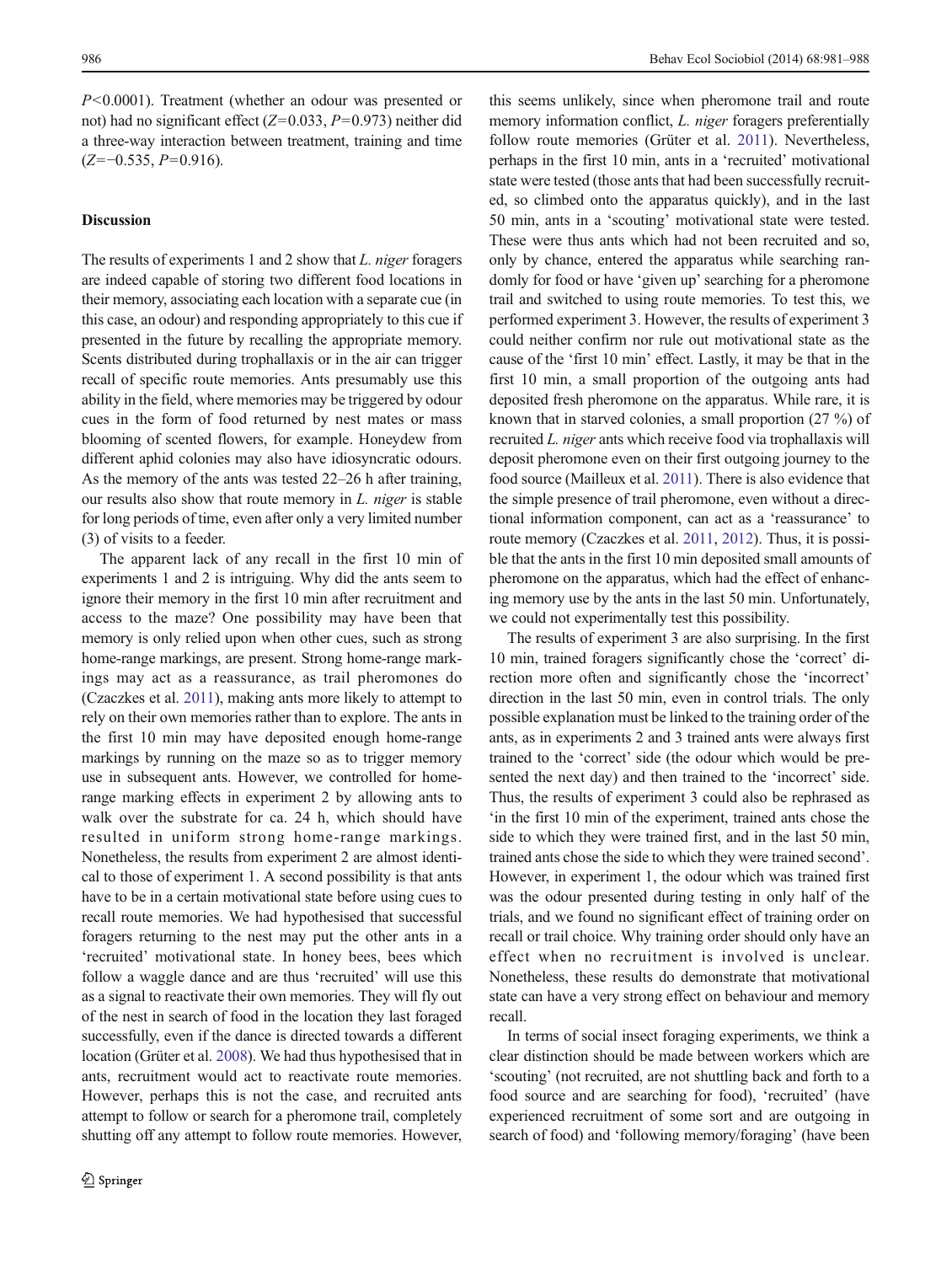<span id="page-6-0"></span>to the food source recently, are shuttling back and forth to a food source). For example, differences in motivational states are likely to explain the different results reported for pheromone trail following in *L. niger* in the studies by Grüter et al. [\(2011\)](#page-7-0) and Czaczkes et al. (2012), suggesting that the response of foragers to signals, as well as cues, can be affected by motivational states. In the study by Grüter et al. [\(2011\)](#page-7-0), many of the tested ants were likely in the 'following memory/ foraging' motivational state, hence showed poor trail following (62–70 % accuracy), while in the work of Czaczkes et al. (2012), naive ants were tested, which were likely in the 'recruited' motivational state, hence the higher trail following (75–85 % accuracy on a more challenging maze). The consistent difference in our experiment between the behaviour of ants during the first 10 min and the last 50 min is conspicuous and not easy to explain. This difference may be indicative of different sub-groups of ants or ants in different motivational states. For example, Witte and Maschwitz [\(2002\)](#page-7-0) found that worker army ants only reacted to pygidial gland secretions during emigration and only reacted to poison gland secretions during a raid. Buehlmann et al. (2012, 2013) report that returning desert ants ignore nest-odour plumes unless they have path integration information suggesting they are near the nest, but outgoing ants do not ignore foodrelated odour plumes. Similarly, in our experiment, ants in one motivational state or sub-group may respond more rapidly to the sudden presence of a new area to explore and/or recruitment, while ants in another motivational state or sub-group may respond more slowly or not at all. Thus, the ants in the first sub-group may enter the maze and be measured within the first 10 min, and this same sub-group may also ignore route memories and have a preference for searching for the firsttrained food location. Ants in the second sub-group may enter the maze more slowly (thus mostly in the last 50 min), follow route memories well and have a preference for searching for the last food location they were trained to.

Overall, our results highlight the complexity of ant navigation and the interplay of experience, private information (memory), social information (recruitment) and motivational state. While the ultimate reasons behind the '10-min effect' and the motivational state effects are still unclear, the importance of motivational states is very clear. It is now clear that that motivation should be explicitly considered when performing any cognitive or behavioural tests. Ignoring such effects may lead to unclear or incomplete results and perhaps even the drawing of false conclusions.

Acknowledgments We would like to thank Sandra Franz for the help with data collection, Wolfhard von Thienen for the helpful discussions and two anonymous reviewers for the constructive comments on a previous version of this paper. TJC was funded by an Alexander Von Humboldt postgraduate researcher fellowship.

Ethical standards The experiments detailed here comply with the current laws of the country in which they were performed.

Conflict of interest The authors declare that they have no conflict of interest.

#### References

- Avarguès-Weber A, Giurfa M (2013) Conceptual learning by miniature brains. Proc R Soc B Biol Sci 280:20131907. doi[:10.1098/rspb.](http://dx.doi.org/10.1098/rspb.2013.1907) [2013.1907](http://dx.doi.org/10.1098/rspb.2013.1907)
- Bates D, Maechler M, Bolker B, Walker S (2013) lme4: Linear mixedeffects models using Eigen and S4. [http://CRAN.R-project.org/](http://CRAN.R-project.org/package=lme4.) [package=lme4](http://CRAN.R-project.org/package=lme4.)
- Bates D, Sarkar D, Bates MD, Matrix LT (2007) The lme4 package. Linear mixed-effects models using S 4 classes. R package version 0.99875-0
- Benjamini Y, Hochberg Y (1995) Controlling the false discovery rate: a practical and powerful approach to multiple testing. J R Stat Soc Ser B Methodol 57:289–300
- Bhatkar A, Whitcomb WH (1970) Artificial diet for rearing various species of ants. Fla Entomol 53:229–232
- Buehlmann C, Hansson BS, Knaden M (2012) Path integration controls nest-plume following in desert ants. Curr Biol 22:645–649. doi[:10.](http://dx.doi.org/10.1016/j.cub.2012.02.029) [1016/j.cub.2012.02.029](http://dx.doi.org/10.1016/j.cub.2012.02.029)
- Buehlmann C, Hansson BS, Knaden M (2013) Flexible weighing of olfactory and vector information in the desert ant Cataglyphis fortis. Biol Lett 9:20130070. doi[:10.1098/rsbl.2013.0070](http://dx.doi.org/10.1098/rsbl.2013.0070)
- Collett TS, Graham P, Durier V (2003) Route learning by insects. Curr Opin Neurobiol 13:718–725. doi:[10.1016/j.conb.2003.10.004](http://dx.doi.org/10.1016/j.conb.2003.10.004)
- Czaczkes TJ, Grüter C, Jones SM, Ratnieks FLW (2011) Synergy between social and private information increases foraging efficiency in ants. Biol Lett 7:521–524. doi[:10.1098/rsbl.2011.0067](http://dx.doi.org/10.1098/rsbl.2011.0067)
- Czaczkes TJ, Grüter C, Ratnieks FLW (2012) Ant foraging on complex trails: route learning and the role of trail pheromones in Lasius niger. J Exp Biol 216:188–197. doi[:10.1242/jeb.076570](http://dx.doi.org/10.1242/jeb.076570)
- Devigne C, Detrain C (2002) Collective exploration and area marking in the ant Lasius niger. Insect Soc 49:357–362
- Devigne C, Renon A, Detrain C (2004) Out of sight but not out of mind: modulation of recruitment according to home range marking in ants. Anim Behav 67:1023–1029. doi[:10.1016/j.anbehav.2003.09.012](http://dx.doi.org/10.1016/j.anbehav.2003.09.012)
- Dornhaus A, Chittka L (2004) Why do honey bees dance? Behav Ecol Sociobiol 55:395–401. doi[:10.1007/s00265-003-0726-9](http://dx.doi.org/10.1007/s00265-003-0726-9)
- Dupuy F, Sandoz J-C, Giurfa M, Josens R (2006) Individual olfactory learning in Camponotus ants. Anim Behav 72:1081-1091. doi[:10.](http://dx.doi.org/10.1016/j.anbehav.2006.03.011) [1016/j.anbehav.2006.03.011](http://dx.doi.org/10.1016/j.anbehav.2006.03.011)
- Evison SEF, Petchey OL, Beckerman AP, Ratnieks FLW (2008) Combined use of pheromone trails and visual landmarks by the common garden ant Lasius niger. Behav Ecol Sociobiol 63:261– 267. doi[:10.1007/s00265-008-0657-6](http://dx.doi.org/10.1007/s00265-008-0657-6)
- Forstmeier W, Schielzeth H (2011) Cryptic multiple hypotheses testing in linear models: overestimated effect sizes and the winner's curse. Behav Ecol Sociobiol 65:47–55. doi[:10.1007/s00265-010-1038-5](http://dx.doi.org/10.1007/s00265-010-1038-5)
- Fourcassie V, Beugnon G (1988) How do red wood ants orient when foraging in a three dimensional system? I. Laboratory experiments. Insect Soc 35:92–105. doi:[10.1007/BF02224141](http://dx.doi.org/10.1007/BF02224141)
- Giurfa M, Zhang S, Jenett A et al (2001) The concepts of "sameness" and "difference" in an insect. Nature 410:930–933. doi[:10.1038/](http://dx.doi.org/10.1038/35073582) [35073582](http://dx.doi.org/10.1038/35073582)
- Graham P, Durier V, Collett T (2007) The co-activation of snapshot memories in wood ants. J Exp Biol 210:2128–2136. doi[:10.1242/](http://dx.doi.org/10.1242/jeb.002634) [jeb.002634](http://dx.doi.org/10.1242/jeb.002634)